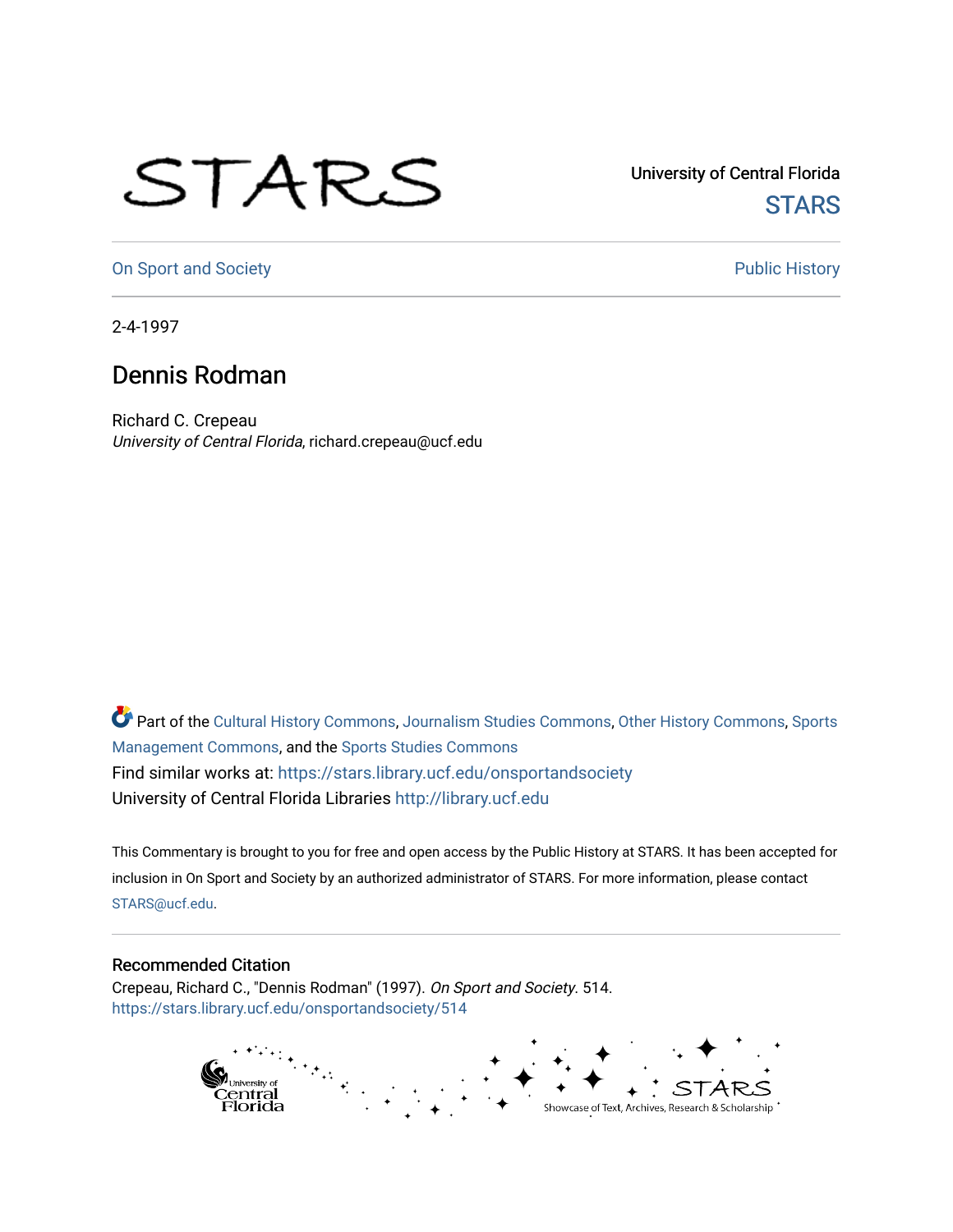## SPORT AND SOCIETY FOR ARETE February 4, 1997

Once upon a time he was the scourge of the NBA. He skipped practices and road trips; head-butted two players and then a referee; threw a bag of ice at his coach in San Antonio; used profanity in a live post-game interview; and kicked a television cameraman in the groin at a game in the Target Center. All of this earned him 24 games in suspensions, a suspension from one playoff series, and one indefinite suspension, \$67,000 in fines, and millions in lost wages.

Along the way this man covered his body with tattoos, changed the color of his hair with the same frequency as most of us change socks, wore eye shadow and nail polish, wrote a book which described his sex life in graphic detail, posed nude for the cover of the book, and appeared in drag in a wedding dress to promote the sale of his book, Bad As I Wanna Be. His ex-wife is writing a response, Worse Than He Says He Is.

After his most recent suspension Jesse Jackson allowed as to how the NBA should not try to take away this man's dignity. Inadvertently it was the funniest line ever uttered by the Rev. Jackson and it is being quoted everywhere. As we used to say in my neighborhood, you can't take away what he ain't got.

This is a summary of the past five years of Dennis Rodman's life in the NBA. Starting in Detroit and moving on to San Antonio, Rodman earned his nickname, "The Worm," which was a comment on both his personality and his basketball skills.

By the time Dennis left Detroit he was regarded as a major disruptive force on the Pistons. Perhaps a change of scenery would help. It did not. When Dennis threw the bag of ice at Bob Hill and was seen taking his shoes off on the bench while refusing to reenter a game, he was clearly beyond the pale.

And yet he was a talented player, and if anyone could "get to him" and somehow harness this immensely talented force, it was clear that Rodman could be a major asset for some NBA team. So there would always be teams willing to take a chance, coaches who believed they could tame the worm.

Along the way Dennis Rodman learned many things. He learned that his talent could keep him in the league, he learned that it was not who he was or what he did but how he was perceived that counted, and he learned the importance of marketing.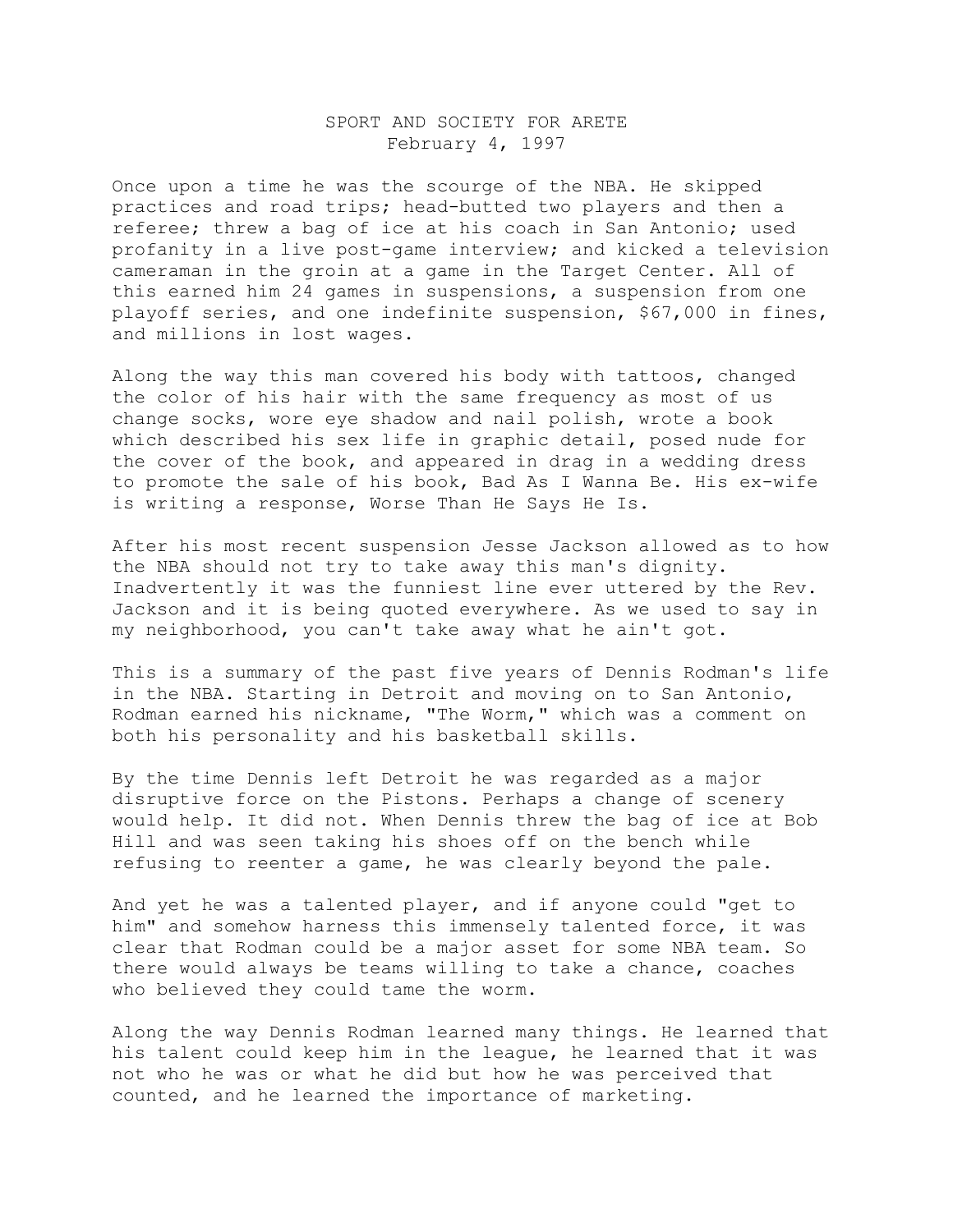David Stern and the NBA have been praised mightily over the past few years for their marketing genius. Stern has led the NBA to fame and fortune by marketing the star players. Celebrity was the aim in every NBA city for the best players. As for their teams, fame would follow fame, and the merchandising windfall would be golden.

Rodman watched and understood. By the time he arrived in Chicago his celebrity-making-machine was humming along like a dynamo. Dennis was suddenly the best known personage in Chicago. There may be only one Michael, but clearly there is also only one Dennis. Last winter along the Kennedy Expressway heading in and out of downtown Chicago there was a huge billboard showing a Dennis Rodman bust. Every few days the color of the hair on this giant-sized Rodman head changed, and every day the traffic snarled as commuters slowed to see their hero and to take pictures of the doo.

At one book signing he appeared in feather boa and blond wig, and in short order large numbers of small boys began to emulate the costume, or at least the wig, at Bulls games and at book signings. He had become a role model.

Dennis Rodman was transformed from "The Worm" to one of the most marketable figures in the NBA behind Shaq and Michael. Product endorsements came rolling in, the TV talk shows were calling, the book hit the top of the best seller list, and Nike was paying Dennis \$1.5M for a three year endorsement contract. The baddest of the bad boys was suddenly in demand and getting rich. Self-promotion was paying big dividends. Then came the groin kick shown over and over again on television. At first his teammates and coach tried to defend him, crowd reactions showed fans in the stands laughing as the cameraman writhed in pain.

The suspension, the nearly universal media condemnation, presidential comment, and the national outcry finally reversed those reactions. Rodman may be on the downhill slide. Nike has indicated that his endorsement contract will not be renewed. Other sponsors are wary of this kind of product identification.

But it may not be over. There is no substance here, only style, and style is fickle. Dennis could easily rise again, if only he can find just the right combination of outrageous and repenting behavior, with just the proper fashion statement.